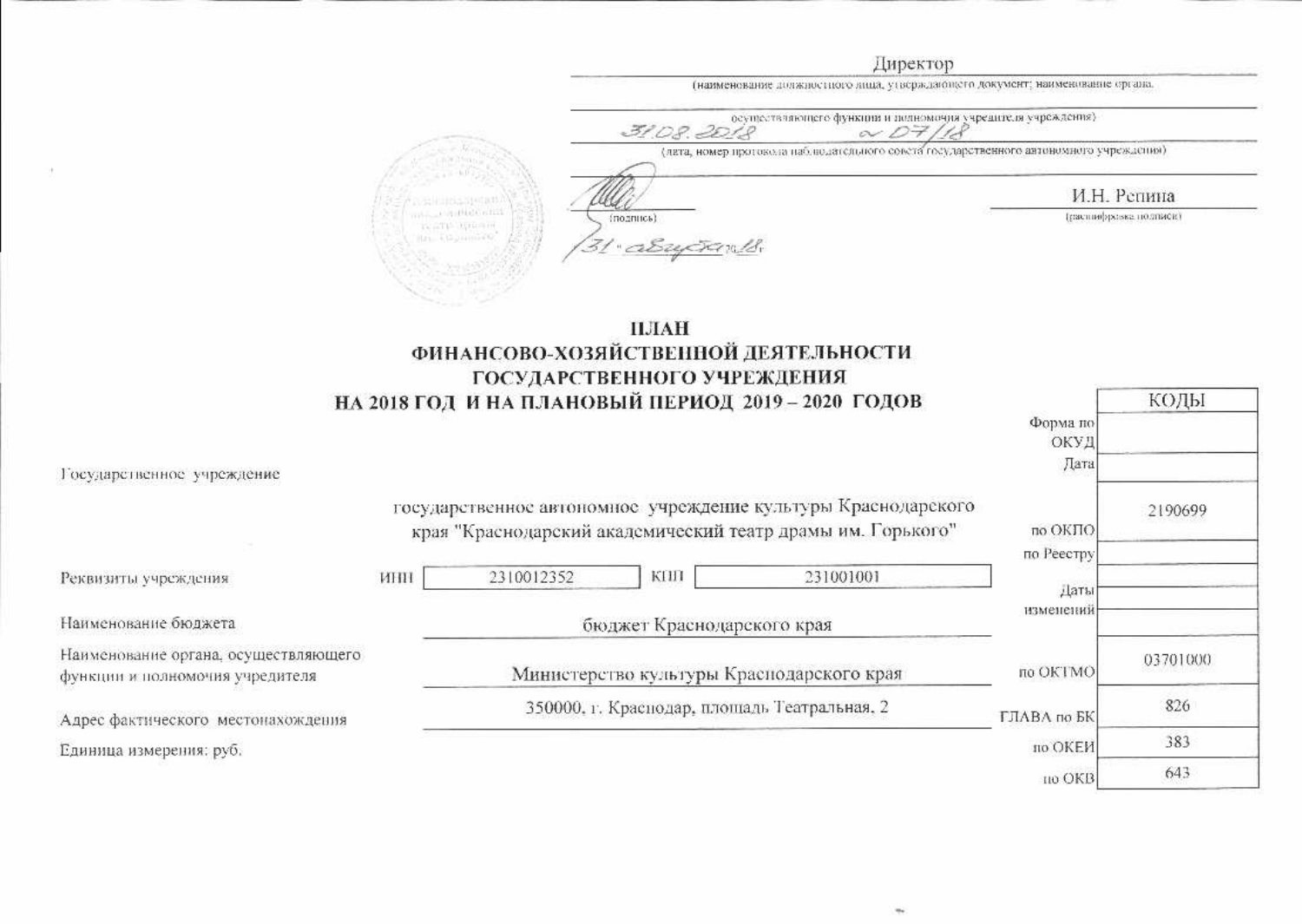### 1. Цели деятельности государственного учреждения

Автопомное учреждение призвано способствовать формированию и удовлетворению потребностей населения Краснодарского края в сценическом искусстве, развитию театра как вида искусства и социального института, пропаганде достижений театральной культуры в других регионах страны и за рубежом

## 2. Основные виды деятельности государственного учреждения

1. Создание спектаклей (произведений других видов зредищного искусства) и их прокат;

2. Прокат зрелищной продукции сторонних творческих коллективов;

3. Ооганизация, подготовка и проведение собственными силами и силами сторонних творческих коллективов, исполнителей театрально-зрелищных мероприятий: концертов, дискотск, праздничных утренников и вечеров, новогодних и развлекательных представлений, фестивалей, юбилеев, бенефисов. 4. Организация и проведение в помещениях театра художественных, рекламных и товарно-промышленных выставок, аукционов, общественно-политических, досуговых, социально-культурных и религиозных мероприятий:

5. Изготовление изделий рекламно-сувенирного назначения (силами художественно-постановочных мастерских, совместно с другими организациями) для их реализации зрителям и населенно. 6. Организация для зрителей театра торговли сувенирами, косметикой, псчатной продукцией, цветами, бижутерией, произведениями прикладного искусства.

7. Оказание на договорной основе платных услуг творческо-художественного и рекламного характера. 8. Показ спектаклей, опер, балета, концертов, музыкальных и литературных вечеров, слайдов, видеопрограмм.

9. Организация и проведение тематических, музыкальных, творческих вечеров, творческих встреч, вечеров отдыха, фестивалей, конкурсов, концертов, гастролей, спектаклей, фольклорных праздников, юбилейных, торжественных мероприятий, культурно-развлекательных программ, мастер-классов, стажировок, лекций, выставок, выставок-продаж, научных конференций, семинаров, экскурсий, вернисажей, ярмарок, творческих лабораторий.

10. Реализация билетов и абонементов на концерты, спектакли, выставки, творческие вечера, встречи. лаборатории, фестивали, гастроли, фольклорные праздники, юбилейные, торжественные мероприятия, культурно-развлекательные программы, семинары, экскурсии, выставки-продажи, ярмарки,

П.Полготовка представлений по договорам с юридическими и физическими лицами для показа на собственных, иных спенических площадках и по телевидению для съемок на кино-, видео- и иных материальных носителях

12. Проведение в залах фото-, кино-, видео-, телесъёмок

## 3. Перечень государственных услуг (работ), оказываемых (выполняемых) государственным учреждением в качестве основных видов деятельности, в том числе за плату

Показ (организация показа) спектаклей (театральных постановок), с учетом всех форм, стационар, с учетом всех форм-

Показ (организация показа) спектаклей (театральных постановок), с учетом всех форм, на выезде, с учетом всех форм

Показ (организация ноказа) спектаклей (театральных постановок), с учетом всех форм, на гастролях, с учетом всех форм

Создание спектаклей, драма, большая форма (многонаселенная пьеса, из двух и более актов).

Создание спектаклей, драма, малая форма (камерный спектакль)

Организация и проведение мероприятий, культурно-массовые (иные зрелищные мероприятия)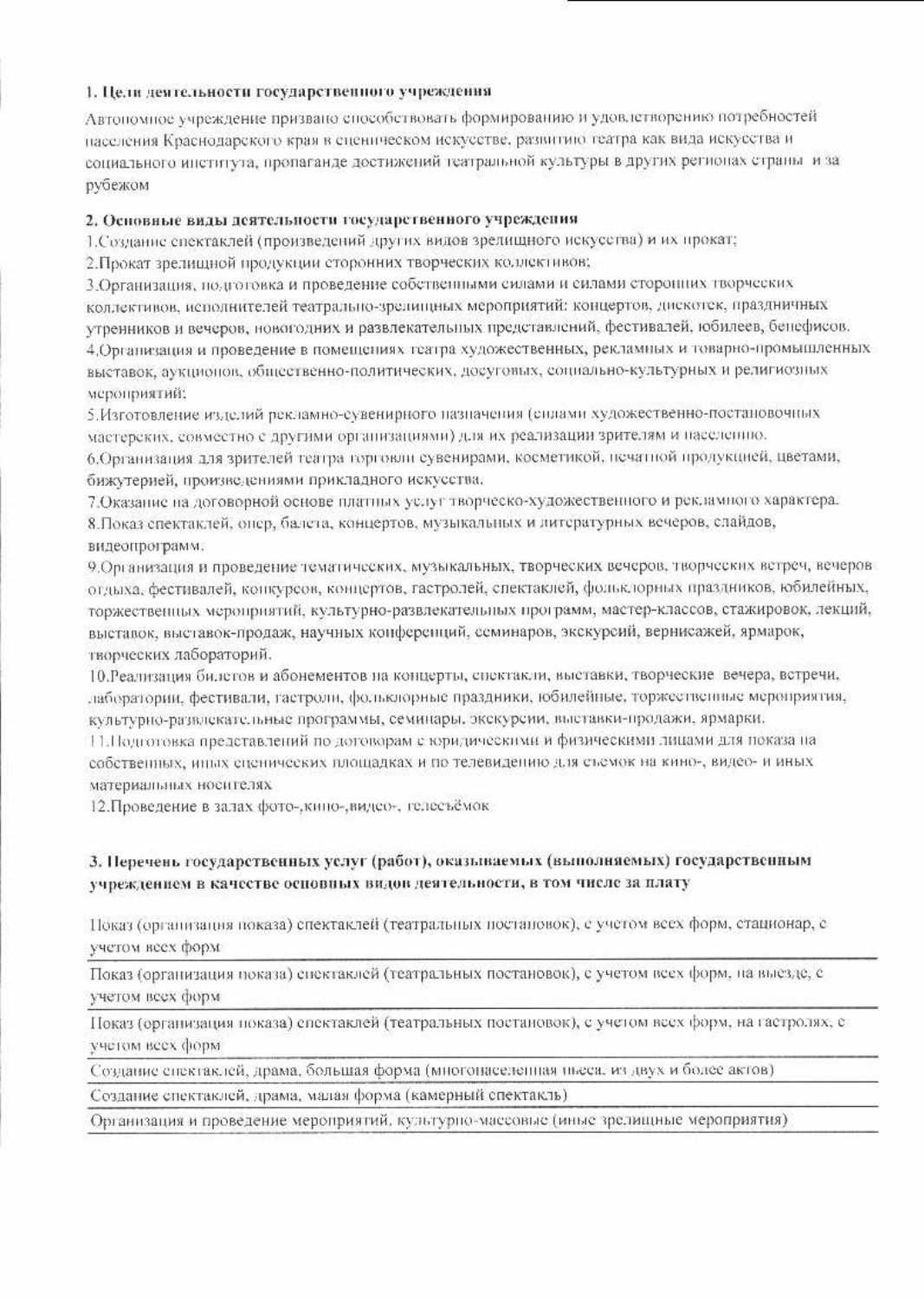# 4. Сведения о государственном имуществе, находящемся на праве оперативного управления

| Наименование показателя |                | Балансовая стоимость имущества                                                                    |                                                                                       |  |  |  |  |  |  |  |  |
|-------------------------|----------------|---------------------------------------------------------------------------------------------------|---------------------------------------------------------------------------------------|--|--|--|--|--|--|--|--|
|                         | <b>ИТОГО</b>   |                                                                                                   | в том числе                                                                           |  |  |  |  |  |  |  |  |
|                         |                | закрепленного<br>собственником /<br>приобретённого за счет<br>выделенных<br>собственником средств | приобретенного за счет<br>средств, полученных<br>от приносящей доходы<br>деятельности |  |  |  |  |  |  |  |  |
| Недвижимое имущество    | 150 028 877.36 | 150 028 877,36                                                                                    |                                                                                       |  |  |  |  |  |  |  |  |
| Движимое имущество      | 142 058 585,76 | 135 946 499.20                                                                                    | 6 112 086,56                                                                          |  |  |  |  |  |  |  |  |
| <b>BCETO</b>            | 292 087 463.12 | 285 975 376,56                                                                                    | 6 112 086,56                                                                          |  |  |  |  |  |  |  |  |

| лавный бухгалтер                        | "Core<br>(подпись) | С.С. Истиентьева<br>(расшифровка подписи) |                                       |
|-----------------------------------------|--------------------|-------------------------------------------|---------------------------------------|
| Начальник планово-экономического отдела |                    | (подпись)                                 | E.IO. THTOBa<br>(расшифровка подниси) |
| Ответственный исполнитель               | начальник планово- | экономического отдела - =<br>(подпифь     | Е.Ю. Титова<br>(распифровка подписи)  |
| $\mathbf{u}$ .                          | 20                 |                                           |                                       |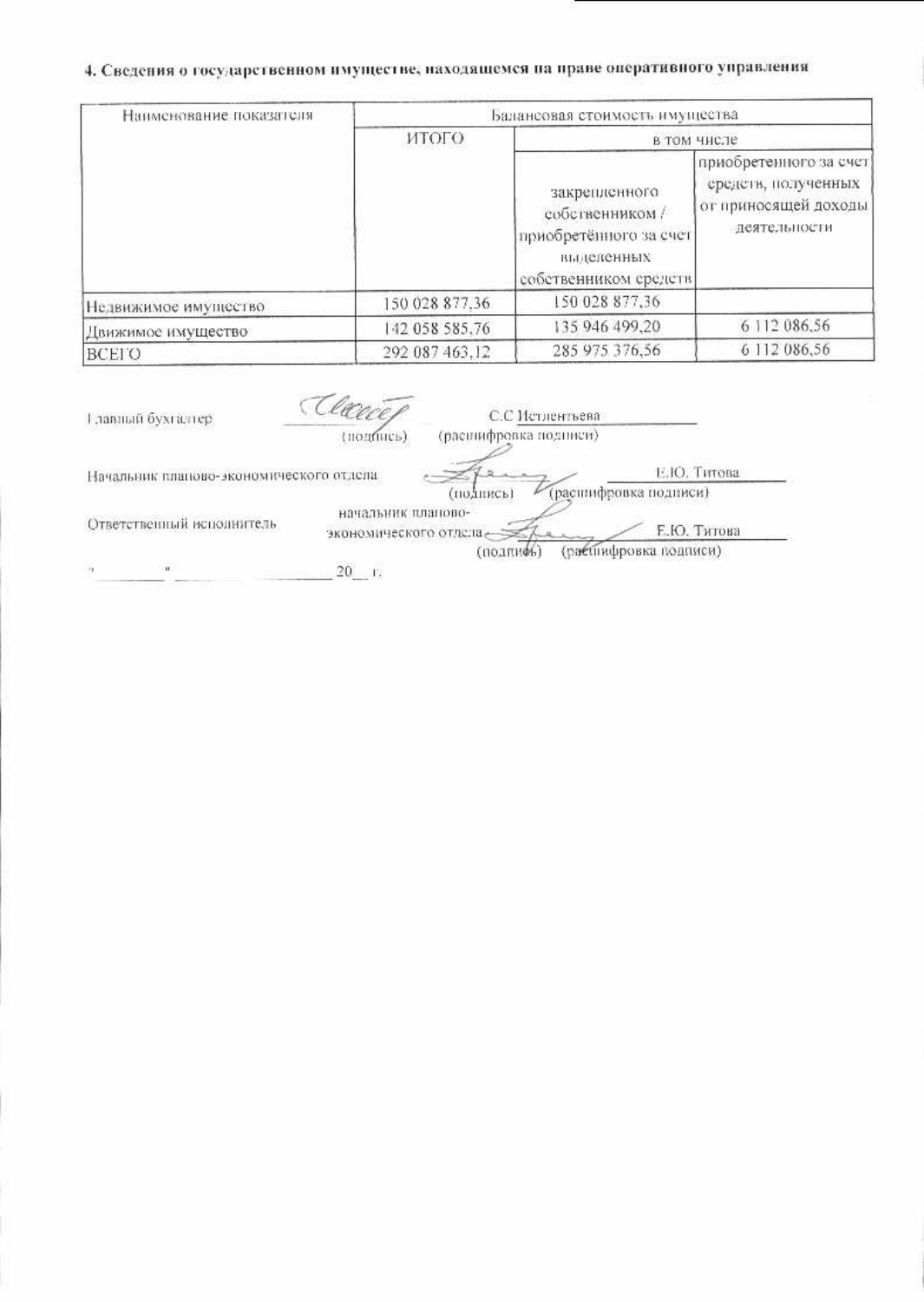# Показатели финансового состояния учреждения на 01 января 2018 г.

| Панменование показателя                                                       | Сумма, руб.     |
|-------------------------------------------------------------------------------|-----------------|
| I. Нефинансовые активы, всего:                                                | 177 711 904,87  |
| из них:                                                                       |                 |
| Общая балансовая стоимость недвижимого имущества, всего                       | 204 738 468,14  |
| в том числе:                                                                  |                 |
| остаточная стоимость недвижимого государственного имущества                   | 136 455 006,75  |
| Общая балансовая стоимость движимого государственного имущества, всего        | 142 058 585,76  |
| в том числе:                                                                  |                 |
| Общая балансовая стоимость особо ценного движимого имущества                  | 119 733 538,75  |
| в том числе:                                                                  |                 |
| остаточная стоимость особо ценного движимого имущества                        | 34 437 135,54   |
| И. Финансовые активы, всего                                                   | -162 023 978,23 |
| ИЗ НИХ:                                                                       |                 |
| денежные средства учреждения, всего                                           | 4 623 421,71    |
| в том числе:                                                                  |                 |
| денежные средства на счетах                                                   |                 |
| денежные средства учоеждения, размещенные на депозиты в кредитной организации |                 |
| иные финансвовые инструменты                                                  |                 |
| дебиторская задолженность но доходам                                          | 3 833 483,93    |
| дебитораская задолженность по расходам.                                       | 181 128,15      |
| III. Обизательства, всего.                                                    | 2 431 355,15    |
| ИЗ НИХ:                                                                       |                 |
| - 78<br>долговые обязательства                                                |                 |
| кредиторская задолженность                                                    | 2 431 355.15    |
| в том числе                                                                   |                 |
| просроченная кредиторская задолженность                                       |                 |

| Главный бухгалтер                       | tleeec<br>С.С Истлентьева<br>(расшифровка подписи)<br>(подпись)                                   |
|-----------------------------------------|---------------------------------------------------------------------------------------------------|
| Начальник планово-экономического отдела | Е.Ю. Титова<br>(расшифровка подписи).<br>(полнись)                                                |
| Ответственный исполнитель               | начальник планово-<br>Е.Ю. Титова<br>экономического отдела -<br>расшифровка подписи)<br>(поднись) |
| $\tau$                                  | 20<br>E.                                                                                          |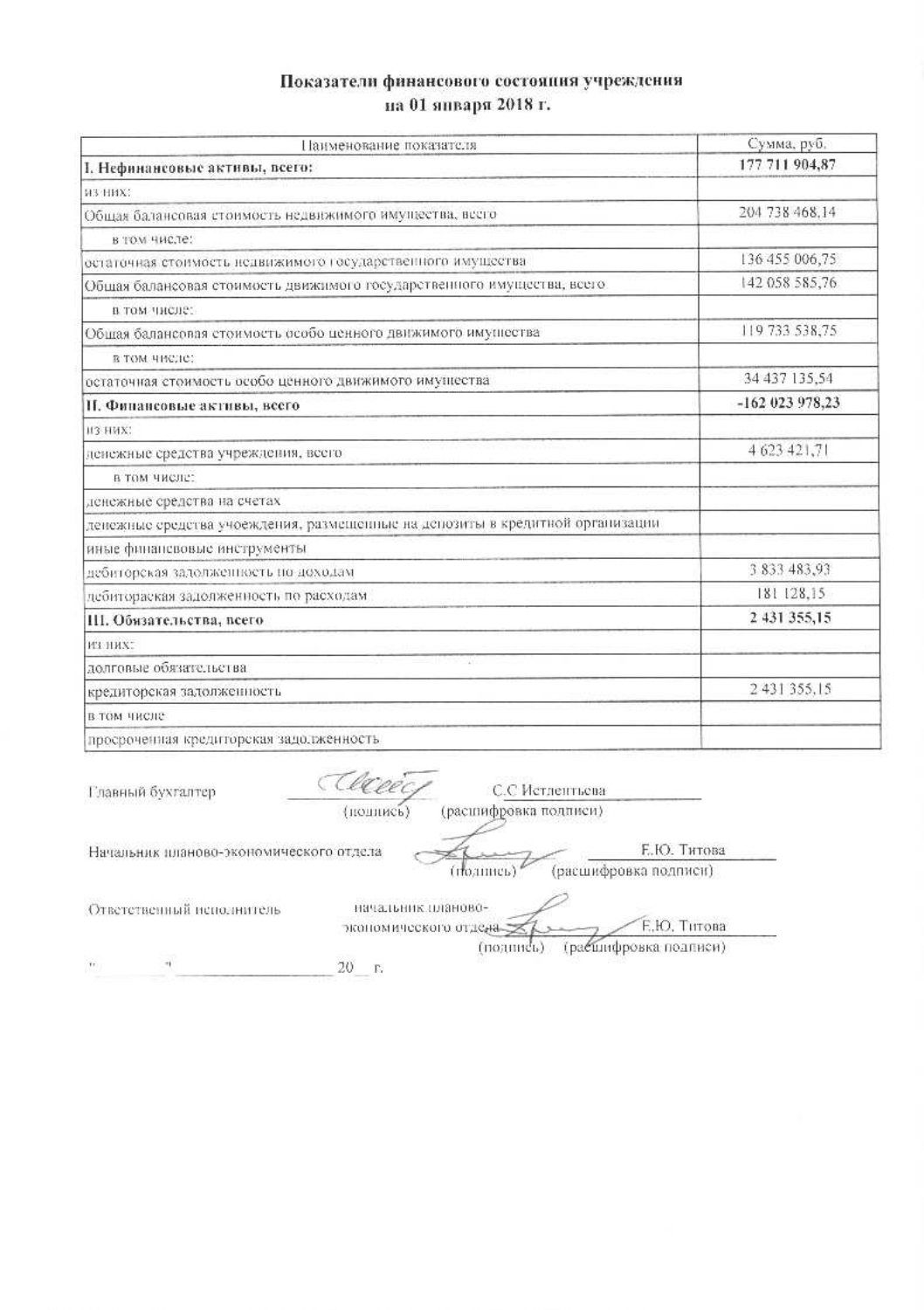# Показатели по поступлениям и выплатам учреждения на 2018 г. и плановый период 2019 и 2020 гг.

| Наименование показателя                                                                           | KINT        | Koa<br>m                                                                 |                | Объем финансового обеспечения на 2018 год. руб.                                          |                                                                     |                                              |                        |                                                                                                                                            |                            |                |                                                                                                 |                                                               |               |                                  | Объем финансового обеспечения на 2019 год. руб                                                                              |                         |                                |                                                                                                                   |                                                                       |                                       |                              | Объем финансового обеспечения на 2020 год. руб.                                                                                  |                           |
|---------------------------------------------------------------------------------------------------|-------------|--------------------------------------------------------------------------|----------------|------------------------------------------------------------------------------------------|---------------------------------------------------------------------|----------------------------------------------|------------------------|--------------------------------------------------------------------------------------------------------------------------------------------|----------------------------|----------------|-------------------------------------------------------------------------------------------------|---------------------------------------------------------------|---------------|----------------------------------|-----------------------------------------------------------------------------------------------------------------------------|-------------------------|--------------------------------|-------------------------------------------------------------------------------------------------------------------|-----------------------------------------------------------------------|---------------------------------------|------------------------------|----------------------------------------------------------------------------------------------------------------------------------|---------------------------|
|                                                                                                   | CTDP<br>R34 | Georgia                                                                  | Deer o         |                                                                                          |                                                                     | и том числе:                                 |                        |                                                                                                                                            |                            | Beero          |                                                                                                 |                                                               |               | <b>B TOM NECRE</b>               |                                                                                                                             |                         | Boero                          |                                                                                                                   |                                                                       | в том часле.                          |                              |                                                                                                                                  |                           |
|                                                                                                   |             | etici<br>(400)<br>né»<br>aussa<br>Per.<br>Велой<br><b>Doug</b><br>равин. |                | субсилия на-<br>финансовая.<br>обеспечение<br>капедиода<br>государствения<br>TO SECOND R | субонц<br><b>HIS</b><br>0.74100<br>CTB<br>25/34/340<br><b>LTHTJ</b> | Accounts an incorporate<br>$R \rightarrow 1$ |                        | <b>Bochlassen</b> of<br>for \$12,000 AM<br>дистронено и работ), за<br>neat on concrete to ex-<br>песий покинеты най-доход.<br>деятельности |                            |                | скосилия на<br><b>тильнервое</b><br>агоссечение<br>same reality.<br>осударственное<br>с задание | сублиц<br><b>HEL</b><br>10/250<br>$111 -$<br>nerare<br>AT HAT |               | губенде-<br>lia katte<br>- rumme | City act in or ovarance<br>with (kelenowick)<br>pador i na nzar-kui.<br>рание и станост.<br>TEMPER USE CONTR<br>SOUCHUMETH. |                         |                                | собластика<br><i>i</i> juitattcosoe<br>обседения<br><b>NHE SOUTHERN</b><br><b>SUVERING TROBBIC</b><br>го задания. | sfen.<br>ites.<br>cyntec<br>Tb <sup>2</sup><br>mine<br><b>Cattlet</b> | субендин<br><b>H* HiteC</b><br>16.111 |                              | коступления от оказания<br>услуг (выполнения<br>рассы построет.<br>$OCPOBE \cong O^+$ - HOU<br>при «лазней дохед<br>JEFTERSHOUTH |                           |
|                                                                                                   |             |                                                                          |                |                                                                                          | 16863<br>652305<br>$-10^{11}$                                       | 62070                                        | $18\%$<br>$_{\rm H22}$ | 1602131                                                                                                                                    | <b>ALL GITS</b><br>tpairns |                |                                                                                                 | 1616.9<br><b>HIGHA</b><br>HIIE                                |               | strip. me<br><b>EGE</b>          | ncero                                                                                                                       | <b>STERN</b><br>paints: |                                |                                                                                                                   | <b>SHINK</b><br>8,00188<br>$W = \overline{W}$                         | zceno inv.                            | nisy                         | <b>BCELL</b>                                                                                                                     | <b>ILLENS</b><br>tpretist |
|                                                                                                   | $\Sigma$    | ×                                                                        | $4^\circ$      | 38                                                                                       | b.                                                                  | n.                                           | $\mathbf{z}$           | 90                                                                                                                                         | 10.                        | $\Delta$       | $\overline{5}$                                                                                  | $\alpha$                                                      |               | ×                                | $2^+$                                                                                                                       | 19                      | $4^{\circ}$                    | 55                                                                                                                | $\mathcal{O}(\mathcal{C})$                                            | -7                                    | 36                           | 60                                                                                                                               | 13.                       |
| Поступленны от доходов.<br>нсего                                                                  | 100         | $\mathbf{x}$                                                             | 150 450 053,81 | 91.372.500,00                                                                            | 65.61                                                               | 3 029 338.42                                 |                        | 56 048 215.39                                                                                                                              |                            | 147 367 729,00 | 91 572 580,00                                                                                   | 6,60                                                          | 0.00          | ï                                | 55.995.229.00                                                                                                               |                         | 147 367 729.00                 | 91 372 500,00                                                                                                     | 0,00.                                                                 | 0,00                                  | x                            | 55 995 229.00                                                                                                                    |                           |
| 1. НДС. налог на прибыль                                                                          |             | 131                                                                      | 2 660 000,00   | 0,00                                                                                     | $\mathbf{x}$                                                        | x                                            |                        | 2 660 000,00                                                                                                                               |                            | 0,00           | 0.00                                                                                            | x                                                             | $\mathbf{v}$  | $\mathbf x$                      | 0.00                                                                                                                        |                         | 0,00                           | 0.00                                                                                                              | ×                                                                     | $\chi$                                | $\mathbf x$                  | 0.00                                                                                                                             |                           |
| 2. Ноступления от доходов<br>за вычетем налогов:                                                  |             | $\mathbf{X}$                                                             | 147 790 053,81 | 91 372 500,00                                                                            | 0.00                                                                | 3 029 338.42                                 |                        | 53 388 215,39                                                                                                                              |                            | 147 367 729.00 | 91.372.500.00                                                                                   | 0.00                                                          | 0.00          | $\mathbf{x}$                     | 55.995.229.00                                                                                                               |                         | 147 367 729,00   91 372 500,00 |                                                                                                                   | 0,00                                                                  | 0.00.9                                | $\mathbf{x}$                 | 55 995 229,00                                                                                                                    |                           |
| в том числе-                                                                                      |             |                                                                          |                |                                                                                          |                                                                     |                                              |                        |                                                                                                                                            |                            |                |                                                                                                 |                                                               |               |                                  |                                                                                                                             |                         |                                |                                                                                                                   |                                                                       |                                       |                              |                                                                                                                                  |                           |
| доходы от операционной<br>арсиды                                                                  | 110         | 121                                                                      | 33 880.32      | $\mathbf{x}$                                                                             | $\mathbf x$                                                         | $-7$                                         | $\mathbf{x}$           | 33 880.32                                                                                                                                  | $\lambda$                  | 34.000.00      | ×.                                                                                              | X.                                                            | $\mathbf{x}$  | $\lambda$                        | 34 000.00                                                                                                                   | $\chi$                  | 54 000,00                      | $\mathbf{x}$                                                                                                      | $\lambda$<br>$\mathbf{v}$                                             | x<br>$\infty$                         | $\mathbf{x}$<br>$\mathbf{A}$ | 34 000,00                                                                                                                        |                           |
| доходы от оказания платных<br>yeave (patier), scere                                               | 120         | 131                                                                      | 153 401 591,00 | 88 163 400.00                                                                            | x                                                                   | - 75                                         | $\mathcal{R}$          | 45 238 191.00                                                                                                                              |                            | 131 464 629,00 | 88 163 400,00                                                                                   | $\mathbf{x}_i$                                                | $\mathbf{x}$  | x                                | 43 301 229,00                                                                                                               |                         | 131 464 629,00 BS 163 400,00   |                                                                                                                   |                                                                       |                                       |                              | 43 301 229.00                                                                                                                    |                           |
| В ТОМ ЧИСЛ2                                                                                       |             |                                                                          |                |                                                                                          |                                                                     |                                              |                        |                                                                                                                                            |                            |                |                                                                                                 |                                                               |               |                                  |                                                                                                                             |                         |                                |                                                                                                                   |                                                                       |                                       |                              |                                                                                                                                  |                           |
| показ слектаклай<br>(театральных постановок) (с<br>учетом всех форм, на<br>станионаре)            |             |                                                                          | 10 153 233,00  | 60 236 900.00                                                                            | ×                                                                   | Ø.                                           |                        | 41.916.353.00                                                                                                                              |                            | 100 216 129,00 | 60.236.900.00                                                                                   | š.                                                            | $\lambda$     |                                  | 39 979 229.00                                                                                                               |                         |                                | 100 216 129.00 60 236 990.00                                                                                      | $\propto$                                                             | ä.                                    |                              | 39.979.229.00                                                                                                                    |                           |
| показ спектаклей<br>(театральных постановок) (с<br>учетом всех форм, на<br>BEIC326)               |             |                                                                          | 7 686 800.00   | 2 116 800,00                                                                             | $\mathbf{y}$                                                        | $\mathbf{v}_i$                               |                        | \$20,000.00                                                                                                                                |                            | 2 686 800,00   | 2 116 800,00                                                                                    | $\langle \hat{V} \rangle$                                     |               | ίX.<br>x                         | \$70,000,00                                                                                                                 |                         | 2 686 800.00                   | 2.116.800.00                                                                                                      | сΧ,                                                                   | W.                                    |                              | 370-008.00                                                                                                                       |                           |
| показ снежаваей<br>(театральных постановох) (с<br>учетом всех форм, на<br>гастролях)              |             |                                                                          | 7633 058 00    | 4 881 200,00                                                                             | 泳                                                                   | $\infty$                                     | ×                      | 2 751 858.00                                                                                                                               |                            | 7 633 200.00   | 4 88 1 200 00                                                                                   | $\mathcal{R}$                                                 | 1%            |                                  | 2.752.000.00                                                                                                                |                         | 7.633.200.00                   | 1 881 200,00                                                                                                      | $\infty$                                                              | X                                     | Ж                            | 2.752.000.00                                                                                                                     |                           |
| создание спектаклей (драма,<br>большая форма)                                                     |             |                                                                          | 13.671.200,00  | 13,671,200.00                                                                            | 12.                                                                 | $\mathcal{F}$                                | 次                      | $\mathcal{N}$                                                                                                                              |                            | \$565 200.00   | 8 565 200.00                                                                                    | $\mathbf{X}$                                                  | $\mathcal{R}$ |                                  | $\S$                                                                                                                        |                         | 8.565.200.00                   | 8 565 200.00                                                                                                      | x                                                                     | X                                     | ∴¥.                          | ×                                                                                                                                |                           |
| создание спектаклей (драма,<br>малая форма)                                                       |             |                                                                          | 5-105780.00    | 5.105.700,00                                                                             | छ                                                                   | $\Delta\omega$                               | 茂                      | w                                                                                                                                          |                            | 10.211.700,00  | 10/211 700.00                                                                                   | $\mathcal{L}$                                                 |               | ίŃ.<br>$\mathcal{R}$             | Ň.                                                                                                                          |                         | 10.211.700.08                  | 10-211-700.00                                                                                                     | $\leq 8$                                                              | $\mathbf{X}^-$                        | ×                            | $\infty$                                                                                                                         |                           |
| организация и проведение<br>мероприятий (культурно-<br>массовые (иные зрезицияте<br>мероприятия). |             |                                                                          | 2151600.00     | 2 151 600.00                                                                             | $\propto$                                                           | $\infty$                                     | ×                      | ×.                                                                                                                                         |                            | 2 151 600,00   | 2151600,00                                                                                      | $\mathbf{\hat{x}}$                                            |               | $\mathcal{R}$<br>$\mathbf{x}$    | X.                                                                                                                          |                         | 2.151.600.00                   | 2 151 680.00                                                                                                      | $\mathcal{K}$                                                         | x.                                    |                              | S.                                                                                                                               |                           |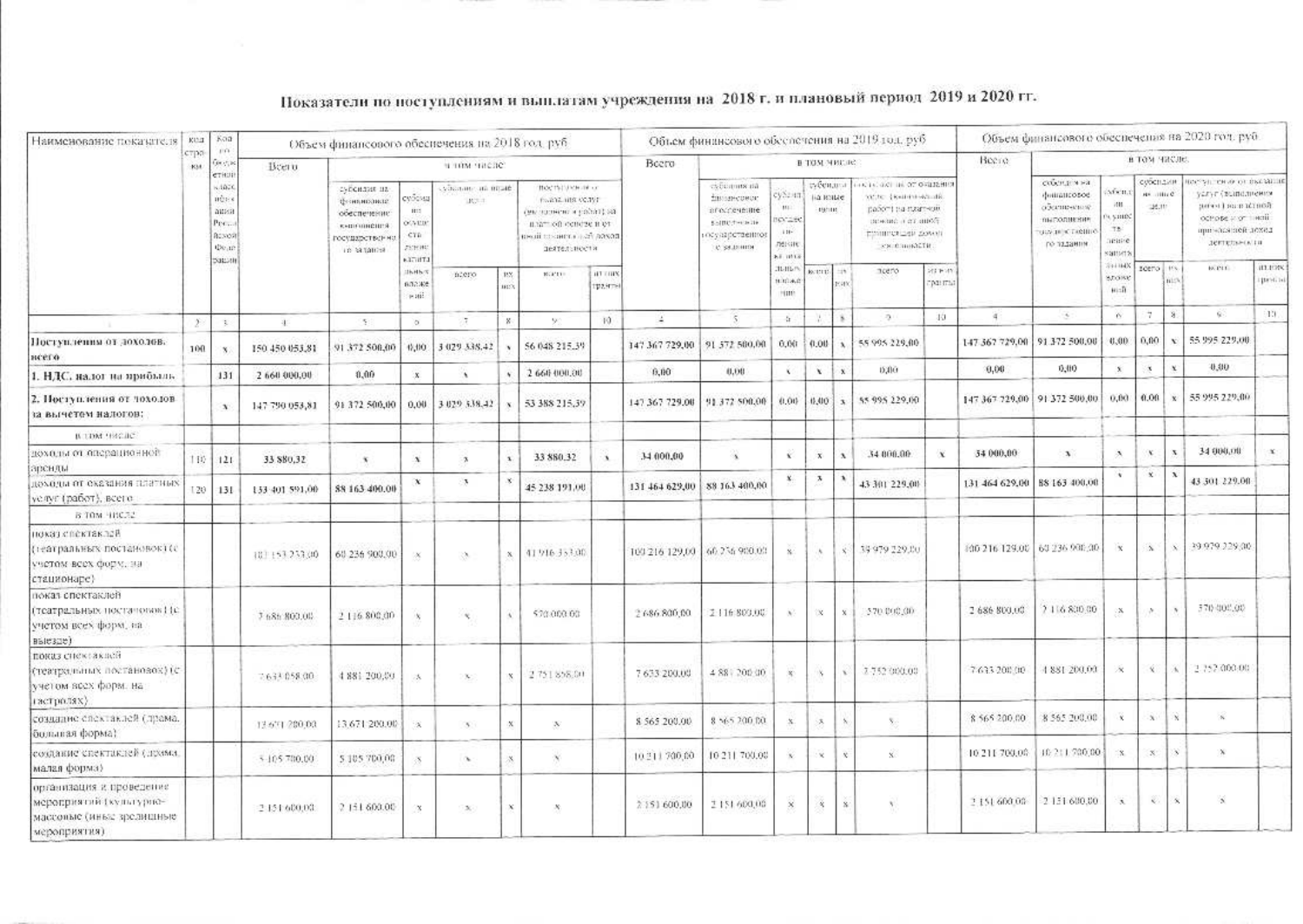| доходы от петрафиых<br>санкций за нарушение:<br>законодательства о закупках   130   141<br>и нарушение условий |         |               | 223 119,68     | $\lambda$     | Ÿ.           | $\mathbf{x}$  | $\mathcal{K}$         | 223-119,68    | x            | 0.00           | $\mathbf{X}$ :  | $\mathbf{x}$   | 船             |              | 0,00          | X.           | 0.00                         | $\mathbf x$   | $\mathbf{X}$ : | $\Lambda$            | x                    | 0.00          | $\mathcal{R}$      |
|----------------------------------------------------------------------------------------------------------------|---------|---------------|----------------|---------------|--------------|---------------|-----------------------|---------------|--------------|----------------|-----------------|----------------|---------------|--------------|---------------|--------------|------------------------------|---------------|----------------|----------------------|----------------------|---------------|--------------------|
| контрактов (договороз)                                                                                         |         |               |                |               |              |               |                       |               |              |                |                 |                |               |              |               |              |                              | $-x$          |                |                      |                      | 0,00          | $\propto$          |
| иные дохоль                                                                                                    | 140     | 189           | 200 000,00     | $\mathbf x$   | X.           | $\mathcal{R}$ |                       | 200.000,00    | $\mathbf{X}$ | 0,00           | $\mathbf{X}$ .  | $\mathbf{Y}$   | $\Lambda$     | <b>X</b>     | 0,80          | X            | 0,00                         |               | $\mathbf{x}$ . | $\mathbf x$          |                      |               |                    |
| доходы от субсидия на инье<br>ue.m                                                                             | 50.     | 183           | 3 035 760,42   | $\mathbf x$   | 0.00         | 3 035 760.43  |                       | $\mathbf{K}$  | W.           | 0,00           | $\mathcal{N}$ . | 0,00           | 4,410         | $\infty$     | $\mathbf{x}$  | $\mathbf{X}$ | 0,00                         | $\propto$     | 0,00           | 0,00                 | $\overline{\lambda}$ | x             | $\mathbf{X}$       |
| возврат субсядни на иные-<br>цели процимых дет-                                                                |         | 183           | $-6,422,00$    | $\mathbf{x}$  | 0.00         | 6 422,00      | y.                    | N.            | x            | 0,00           | $\mathbf{x}$    | 0,00           | 0, 00.        | $\mathbf{X}$ | $\lambda$     | $\mathbf{X}$ | 0.00                         | $\mathbf{x}$  | 0.00.          | 0,00                 | $\lambda$            | $\mathbf{x}$  | $\mathbf{\hat{x}}$ |
| прочие доходы от оказания<br>(вынолнения) ллатных услуг [<br>(работ)                                           |         | 169 131       | 7.552.838.00   | $\mathbf{X}$  | X.           | $\mathbf{X}$  | $\mathbf{X}$ .        | 7.552.838,00  |              | 12 560 000,00  | $\mathbf{x}$    | $\lambda$      |               | $\mathbf{r}$ | 12.560.000,00 |              | 12 560 000,00                | $\lambda$     | A.             | $\mathbf x$          | $x$ .                | 12 560 000,00 |                    |
| чеходы от компенсиции<br>затрат                                                                                |         | 134           | 37.986,39      | $\mathbf x$   |              | $\mathbf x$   | $\mathbf{X}^{\prime}$ | 37.986,39     | $\mathbf x$  | 0.00           | $\mathbf{X}$    | $\mathbf{A}$   | $\lambda$     |              | 0,90          | $\mathbf{x}$ | 0,00                         | $\mathbf{x}$  | x              | ×                    | $\mathbf{x}$         | 6,60          | $\mathbf{x}$       |
| доходы по условным<br>арендолам платежам.                                                                      |         | 135           | 72 200,00      | $\mathbf{x}$  | $\mathbf{x}$ | $\lambda$     | v                     | 72 200,00     |              | 100.000,00     | ĸ               | x              | X             |              | 100.000,00    |              | 100 000,00                   | $\mathbf{x}$  | $\mathbf{x}$   | $\mathbf x$          |                      | 100 000,00    |                    |
| слача вторсырья                                                                                                |         | 440           | 30 000,00      | $\mathbf{x}$  | $\mathbf{x}$ | $\mathbf{X}$  | X.                    | 39.000,00     |              | 0,00           | $\mathbf{X}_1$  | $\mathbf{x}$   | $\mathcal{M}$ | $\epsilon$   | 0.00          |              | 41,00                        | $\mathbf{x}$  | $\Lambda$      | $\mathbf{x}$         |                      | 0.00          |                    |
| доходы от операций с<br>активами                                                                               | 80      | $\propto$     | 47.00          | $\infty$      |              | $\mathcal{R}$ |                       | 0.00          |              | 0.00           | Q.              | $\mathbf{x}$ . | ¥             | ×            | 0.03          | 8.           | 0.00                         | $\mathcal{K}$ | $\chi$         | $\boldsymbol{\chi}$  |                      | 31.00         | x                  |
| на увлату налогов и сборов                                                                                     |         | $\mathbf{h}$  | 3 209 100,00   | 3 209 100,00  |              | N,            | ĸ.                    | Ň.            |              | 3 209 100,00   | 3 209 100,00    | x              | ×             | ×            | $\infty$      | Ø.           | 3 209 100,00                 | 3 209 100,00  | $\mathbf{x}$   | $\mathbf{\tilde{x}}$ |                      | ĸ             | $\mathbf{X}_i$     |
| Выплаты по расходам с<br>учетом позврата прошлых<br>лет, всего                                                 |         |               | 152 457 245,52 | 92 062 961,32 |              | 3 435 761.42  |                       | 57 358 523.78 |              | 147 367 729,00 | 91 372 500,00   |                |               |              | 55.995.229,00 |              | 147 567 729,00 91 372 500,00 |               |                |                      |                      | 55 995 229,00 |                    |
| Возврат расходов прошлых<br>itë 1                                                                              | 950     | 510           | 43 770,00      | 43 770,00     |              | 0,00          |                       | 0.00          |              | 0.00           | 0.00            |                |               |              | 0,00          |              | 0.00                         | 0,00          |                |                      |                      | 0.00          |                    |
| Выплаты по расходам без<br>учета возврата прошлых<br>лет, всего                                                | 200     | $\mathcal{R}$ | 152 413 475.52 | 92 019 191,32 |              | 3 835 760,42  |                       | 57 358 523,78 |              | 147 367 729,00 | 91.372.500,00   |                |               |              | 55 995 229,00 |              | 147 367 729,00 91 372 500,00 |               |                |                      |                      | 55 995 229.00 |                    |
| в том числе.                                                                                                   |         |               |                |               |              |               |                       |               |              |                |                 |                |               |              |               |              |                              |               |                |                      |                      |               |                    |
| выплаты персонате всега                                                                                        | 210     | $\dot{x}$     | 113 014 444,00 | 74 010 038,00 |              | 0.00          |                       | 39.004.406,00 |              | 113 014 444,00 | 74 010 038,00   |                |               |              | 39 004 406,00 |              | 113 014 444,00               | 24 010 038,00 |                |                      |                      | 39 064 496,00 |                    |
| <b>M3 HHX</b>                                                                                                  |         |               |                |               |              |               |                       |               |              |                |                 |                |               |              |               |              |                              |               |                |                      |                      |               |                    |
| оплата труда и начисления<br>на выплаты по от таке труда                                                       | ri s    |               | 112-246-044.00 | 73.941.638.00 |              | 0.00          |                       | 38.304.406.00 |              | 112.346.094.00 | 73.941.688,00   |                |               |              | 18 504 406,00 |              | 12.246.094.00                | 73 941 688 30 |                |                      |                      | 18 304 406.00 |                    |
| социальные и яные выплаты<br>населению, всего                                                                  | $^{50}$ | $\chi$        | 0.00           | 0,00          |              | 0.90          |                       | 0.05          |              | 0.00           | 0.00            |                |               |              | 0.00          |              | 0.00                         | 0,00          |                |                      |                      | 0.01          |                    |
| их них                                                                                                         |         |               |                |               |              |               |                       |               |              |                |                 |                |               |              |               |              |                              |               |                |                      |                      |               |                    |
| уплату налогия, сборов и<br>иных платежей, всего-                                                              | 230     |               | 3 633 818.95   | 3 209 100,00  |              | 0.00          |                       | 424 718.95    |              | 3 601 248,00   | 3 209 100,00    |                |               |              | 392 148,00    |              | 3 601 248,00                 | 3 209 100,00  |                |                      |                      | 392 148,00    |                    |
| #3 HEX                                                                                                         |         |               |                |               |              |               |                       |               |              |                |                 |                |               |              |               |              |                              |               |                |                      |                      |               |                    |
| безнозмездные перечисления<br>организациям, всего, из лих                                                      | 240     |               | 0.00.          | 0,00          |              | 0.00          |                       | 0.00          |              | 0.00           | 0,00            |                |               |              | 6, 00         |              | D, D, 0                      | 0.00          |                |                      |                      | 0.00          |                    |
| прочне расходы (кроме.<br>расходов на закупку<br>товаров, работ и услуг)                                       | 150     |               | 0.00           | 0,00          |              | 0.00          |                       | 0.00          |              | 0.001          | 0,00.           |                |               |              | 0.00.         |              | 0.00                         | 0.00          |                |                      |                      | 0.0%          |                    |
| расходы на закупку говаров.<br>работ и услуг                                                                   | 260     | $\mathbf{x}$  | 35 765 212.57  | 14 800 053.32 |              | 3 035 760,42  |                       | 17 929 398.83 |              | 30 752 037,00  | 14 153 362,00   |                |               |              | 16 598 675,00 |              | 30 752 037,00                | 14 153 362.00 |                |                      |                      | 16.598.675,00 |                    |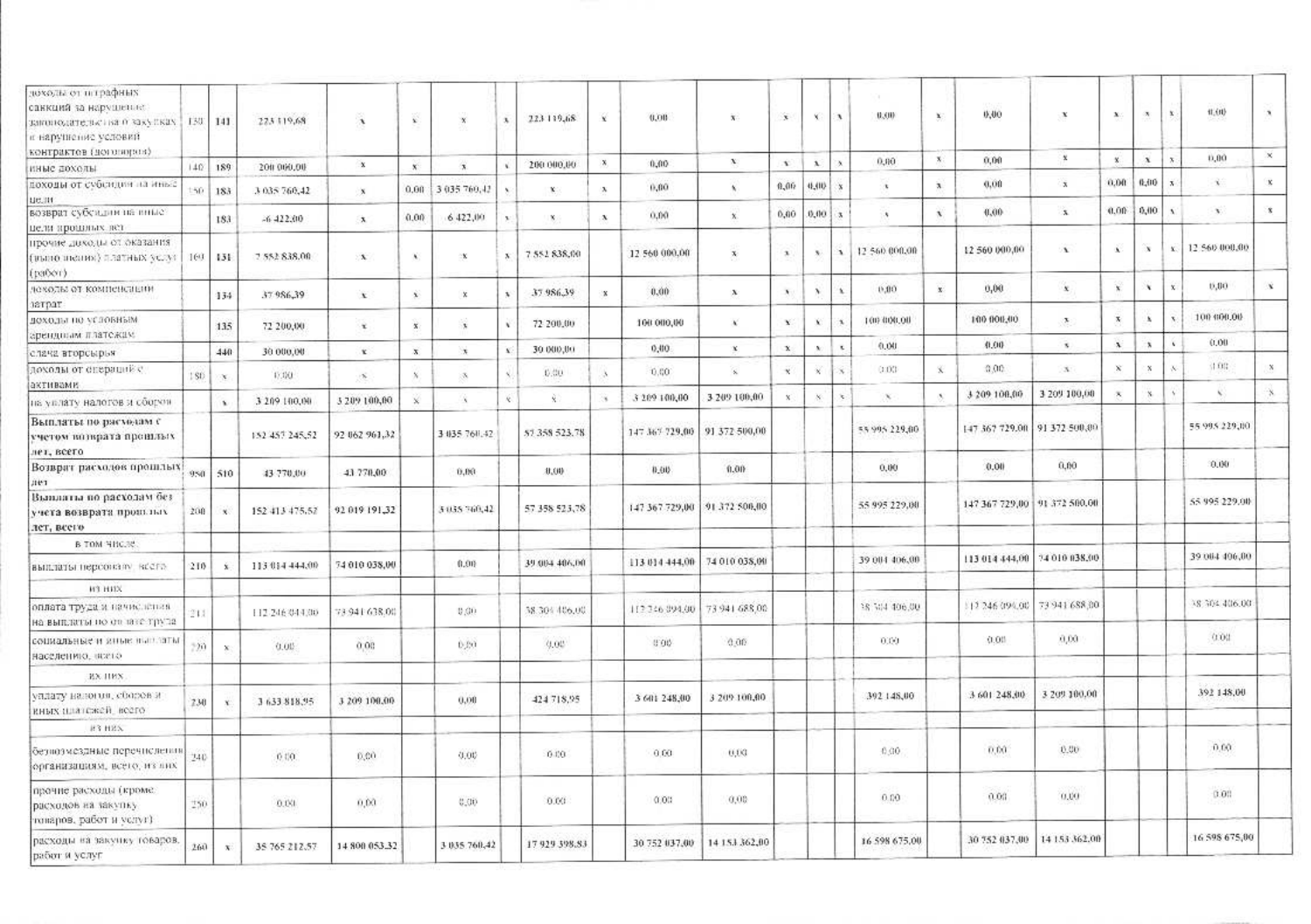|         | Ñ.         | 0,00                                                                                              | 0.06       | 0.00                                        | 15,000       | 0.00       | 30.00    | 6.00                   | 9.00                                      | 5.03.  | 0.90<br>69.000                                 |
|---------|------------|---------------------------------------------------------------------------------------------------|------------|---------------------------------------------|--------------|------------|----------|------------------------|-------------------------------------------|--------|------------------------------------------------|
|         |            | 0.001                                                                                             | 0.03       | 0.00                                        | 0,00         | 0.001      | $0.00\,$ | $\alpha\nu$<br>K VITI) | 0.00                                      | 2,00   | 0.30                                           |
|         |            |                                                                                                   |            |                                             |              |            |          |                        |                                           |        |                                                |
|         |            | 33,001                                                                                            | 0.00       | 0.00                                        | 0.00         | 0.00       | 0.03     | 3,0C                   | 0.00                                      | 0.101  | 0.00                                           |
| $110 -$ |            | $\rm cm$                                                                                          | 0.00       | 0.06                                        | $0.00\,$     | 0.00       | 31.00    | $1 - 10$               | 0.03                                      | 0.03   | $0.0\%$                                        |
| $-70$   |            | $0.30^\circ$                                                                                      | 0.00       | 0,00                                        | 0.001        | 0.00       | 0.00     | 0.00                   | $0.00 -$                                  | 0.00   | 33,607                                         |
| 50/t    |            | 4623 421,71                                                                                       | 646 691.32 | 6422,00                                     | 3 970 308.39 | 0,00       | 0,00     | (0.00)                 | 0.00                                      | 41,000 | 15,80                                          |
| 100     |            |                                                                                                   |            |                                             |              |            |          |                        |                                           |        |                                                |
|         |            |                                                                                                   |            | (расшифровка подписи).                      |              | (телефон)  |          |                        |                                           |        |                                                |
|         | тношние ат | 100<br>увеличение остатков средств [ 310]<br>420<br>HINGITSHIS LIZINARY<br>technology control and | Cleecep    | С.С. Истлентьева<br>трастанфровка поденеи). |              | Е Ю Титова |          |                        | Начальник планово змоломогческого отдело- |        | LIO TETORS<br>gnettrucs) (таслифровка нодикси) |

но строкам род. пос в графах очитальность планируемы, сумментовано года.<br>- изменений в утвержденный План после знаершения отчетного физипеового года.

в глафе 3 по страхам 110-180, 300-111 указываются колы впассификации операций сектара государстволного управления ли страхам 210-280 указываются коды видов расходав бюджетов.

по стране 120 в графе 10 указывается пожависти по раковые от гранта, предотвалены которых из соответстворных из соответствование болжета бюданской Федерации осуществленов по кодах 613. Транты в форме субордии бюданскими уч "І ранты в форме субсидии автономным учреждениям" видов расходов бюджетов;

по стракам 210-250 в графах 5.10 уклышается ганновые повлатели талько в случае пленаровние выплат по соответствующим расходам раздам по не обнание об обслечения. При пом. поведение поведателя по расходам по строке 260 граф соответствующий финансовый год должны быть равны показателям граф 4-6 по строке 0001 приложения № 5 к настояливу Порядку